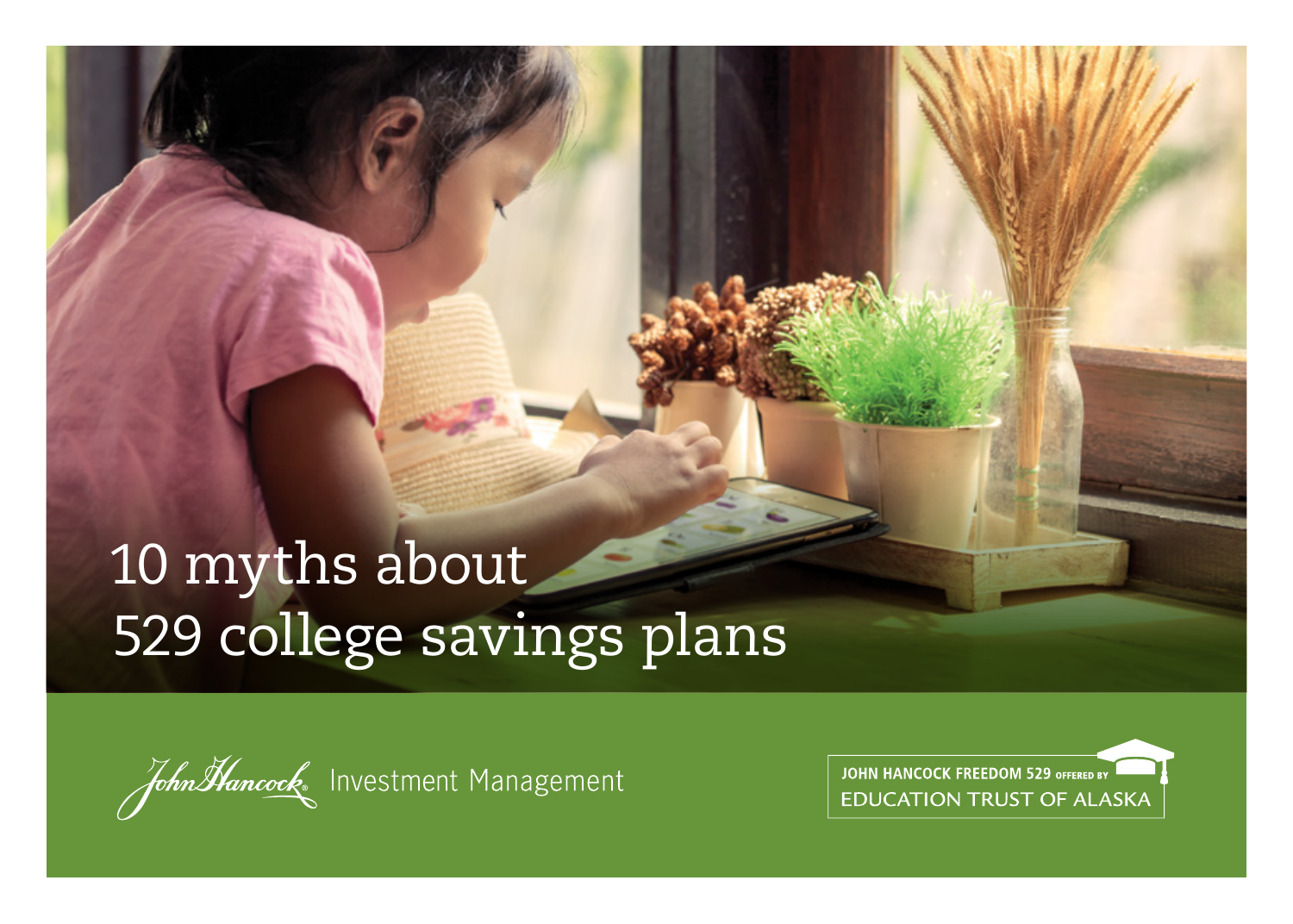## A special seminar invitation

## What is a 529 plan? Is it a good way to save for your child's education?

Join us to learn more about the myths and facts about 529 plans, including:

- Who can fund a 529 account and who can benefit
- The impact of a 529 account on financial aid and scholarships
- **Whether it makes sense to choose your** state's plan
- The types of schools your child can select
- The legacy benefits of a 529 account



## Don't miss this exclusive, complimentary seminar

| SPONSORED BY                                                             | Sponsor name                                 |
|--------------------------------------------------------------------------|----------------------------------------------|
| <b>FIRM</b>                                                              | Firm name                                    |
| <b>DATE AND TIME</b>                                                     | Date and Time                                |
| <b>PLACE</b>                                                             | Place                                        |
| <b>ADDRESS</b>                                                           | Address line 1                               |
|                                                                          | Address line 2                               |
| <b>RSVP</b>                                                              | RSVP line 1 to (name, phone, email, by date) |
|                                                                          | RSVP line 2 to (name, phone, email, by date) |
| Seating is limited, so please call or email to reserve your space today. |                                              |